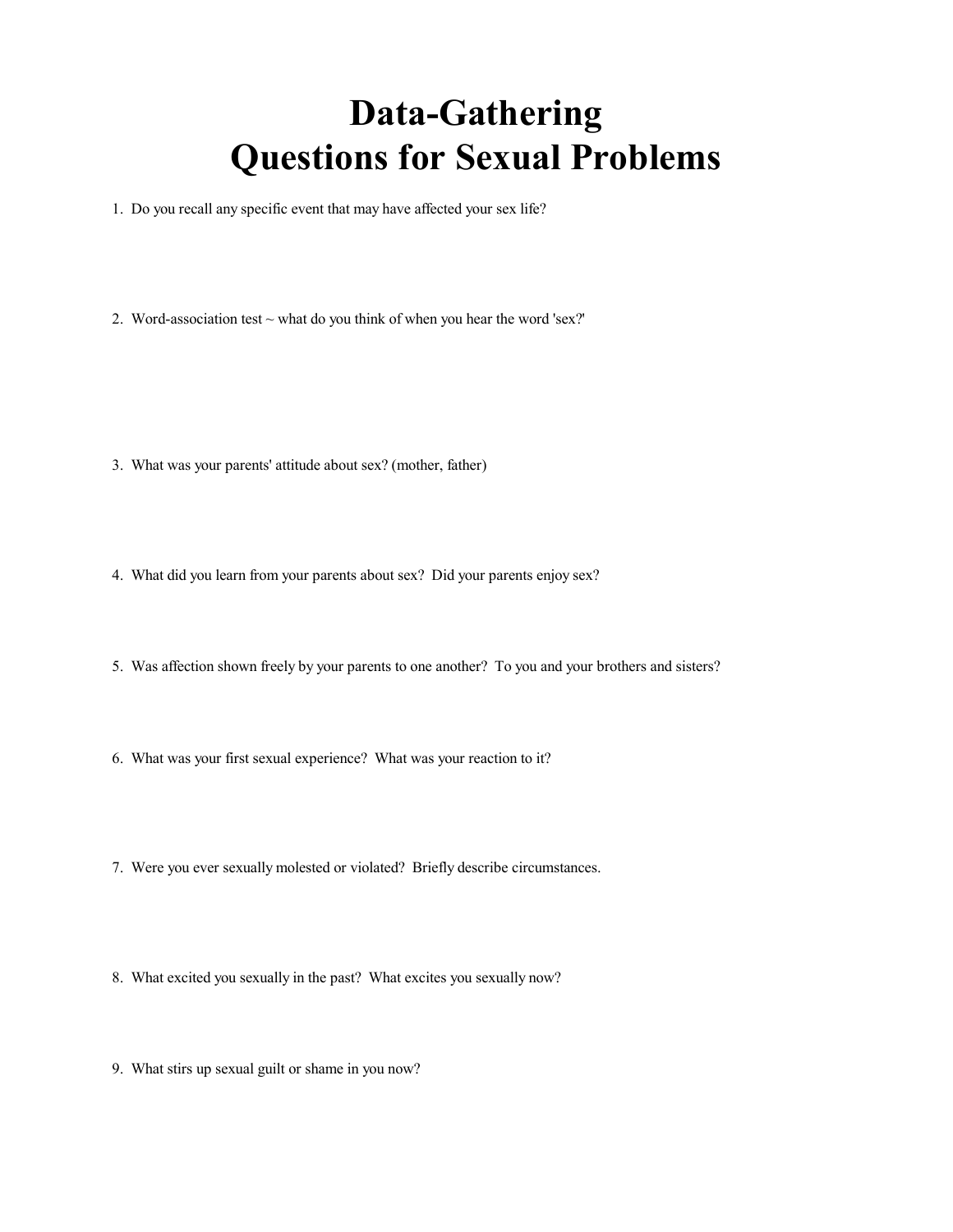10. What does the Bible say about sex? Describe as fully as you can. What are God's purposes for sex?

11. What is proper and improper in sexual relations? What would be wrong?

12. Did you participate in petting on dates? On most dates? With certain individuals? How far did you go? To the point of manipulating the genital area of your partner? Vice versa? Ever to intercourse? How did you react to these experiences? Guilt? Shame? Were you ever suspected or caught? Punished?

13. Were you ever engaged to be married or seriously involved in other courtships before meeting your present husband or wife? Why terminated?

14. What attracted you most to your husband/ wife?

15. Are these qualities (reasons / attractions) still present today?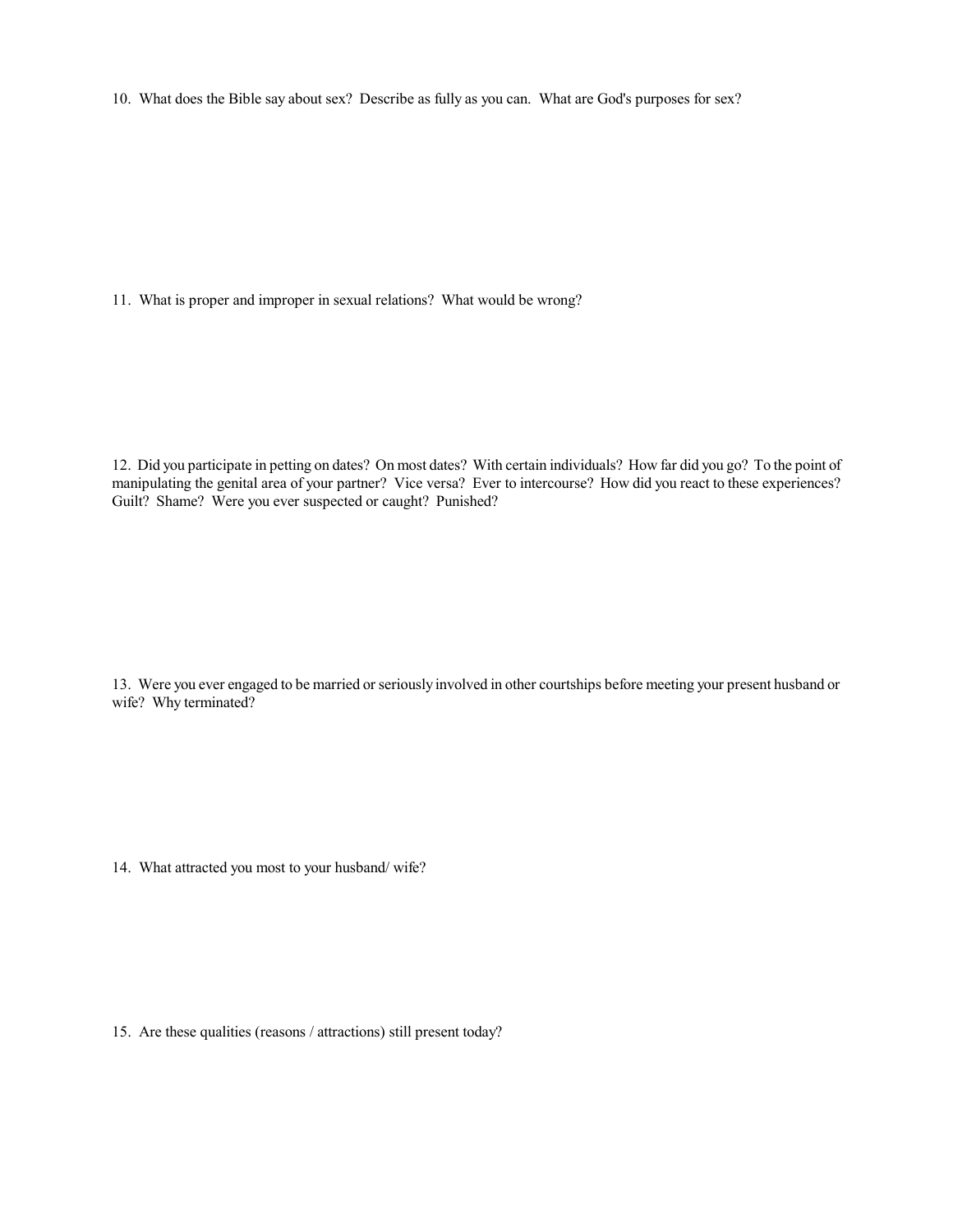16. What were your expectations regarding sex, love-making and intercourse before marriage? Were these expectations fulfilled at some point within the first year of marriage? If not, describe.

17. Describe your honeymoon. Sexual difficulties? If so, what?

18. How frequently did you have sex during the first month of marriage? Enjoy frequency?

19. Usual frequency now?

20. Who usually initiates relations? Who chooses time?

21. Do you have a preference for a time of day and situation for lovemaking? Describe.

22. Do you tell your spouse what pleases you and displeases you about sexual intercourse?

23. Do you have fun together frequently? Doing what?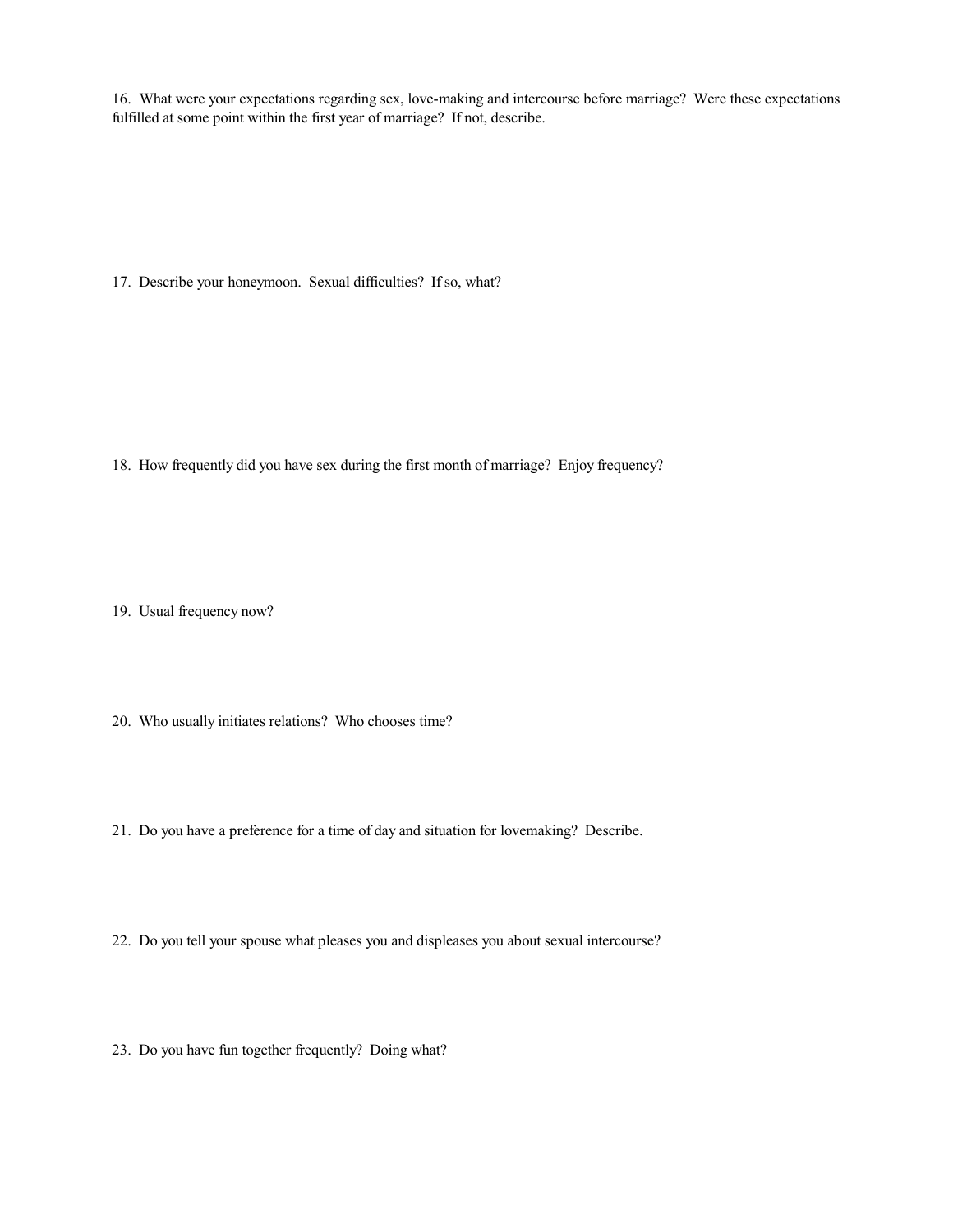24. Do you confide in one another? On a scale of 0-10 where are you?

25. What trait, behavior pattern, or habit does your mate have that tends to diminish your sexual desires toward your mate?

26. Do you still find your mate attractive?

27. What do you want most in the way of attitude, behavior, etc., that your mate doesn't provide you now?

28. Do you think you are attractive? Were you a pretty child? Were you attractive during courtship? Would you like to change anything about yourself?

29. Are you attractive to your mate?

30. What are your greatest attributes as a person? To your mate?

31. How do your sexual problems affect your mate (generally and then sexually)?

32. What do you think causes you to malfunction sexually?

33. Have you ever functioned satisfactorily?